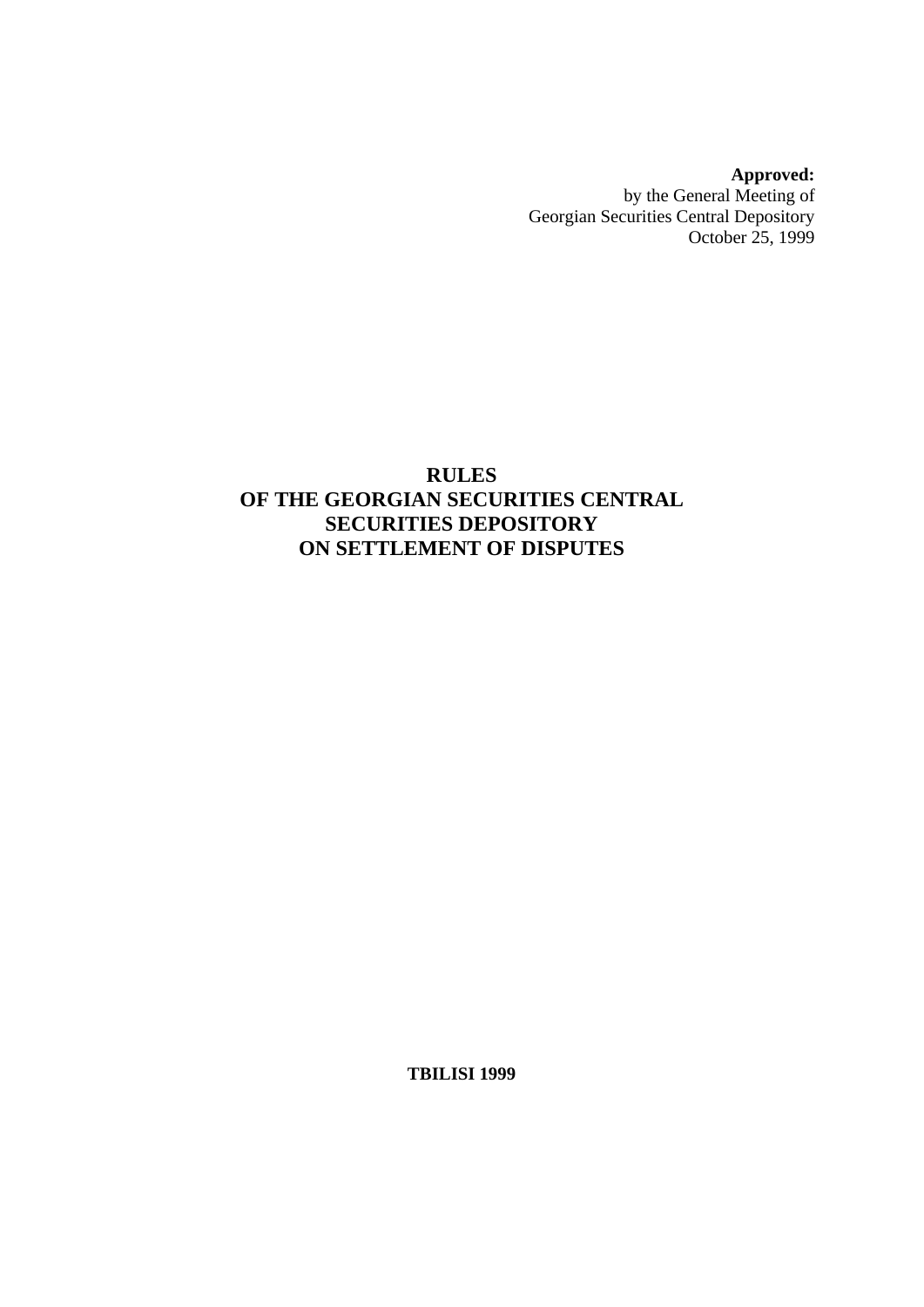#### **Introduction**

1. Property Disputes of the Georgian Securities Central Depository (hereinafter referred to as the Depository) and its each Member (Participant) shall be herd by the permanent Arbitration established by the Georgian Stock Exchange (hereinafter referred to as Exchange), on the basis of an arbitration agreement.

2. Disputes between Members and the Depository shall be settled by the Arbitrators of this Arbitration.

3. Each arbitrator shall abide by the conflict of interest rules described in Article 11.

4. Each arbitrator shall abide by the rules limiting the use of confidential, non-public information described in Article 15.

5. The Arbitration shall provide three arbitrators to each arbitration proceeding, using the procedure described in these rules, unless the parties have agreed to use the Small Claims Procedure; in which case the Arbitration shall provide one arbitrator to the proceeding.

6. Arbitration shall, from time to time, recommend revisions and amendments to the Arbitration Rules, subject to approval of the Supervisory Board of Arbitration and the National Securities Commission of Georgia.

7. The Arbitration shall establish qualifications for arbitrators to be selected to become a member of the Arbitration and shall define the requirements for the arbitrator-training program.

8. The supervisory council of the Arbitration shall elect, by majority vote, chairman of the Arbitration, whose term shall be one year.

9.The Arbitration shall administer all arbitration cases that are eligible for arbitration. In so doing, the Arbitration shall be responsible to:

- (a) register and log in all complaints that are transmitted to the Arbitration that are eligible for Exchange Arbitration and presented in proper form;
- (b) maintain the Arbitration docket of cases, including all relevant dates;
- (c) transmit to all parties of an arbitration, a copy of the Arbitration Rules;
- (d) ensure that all documents are transmitted to the opposing party in a timely manner, in the manner described in these rules;
- (e) ensure that all parties meet the deadlines for submission of documents; and
- (f) maintain control over all arbitration documents.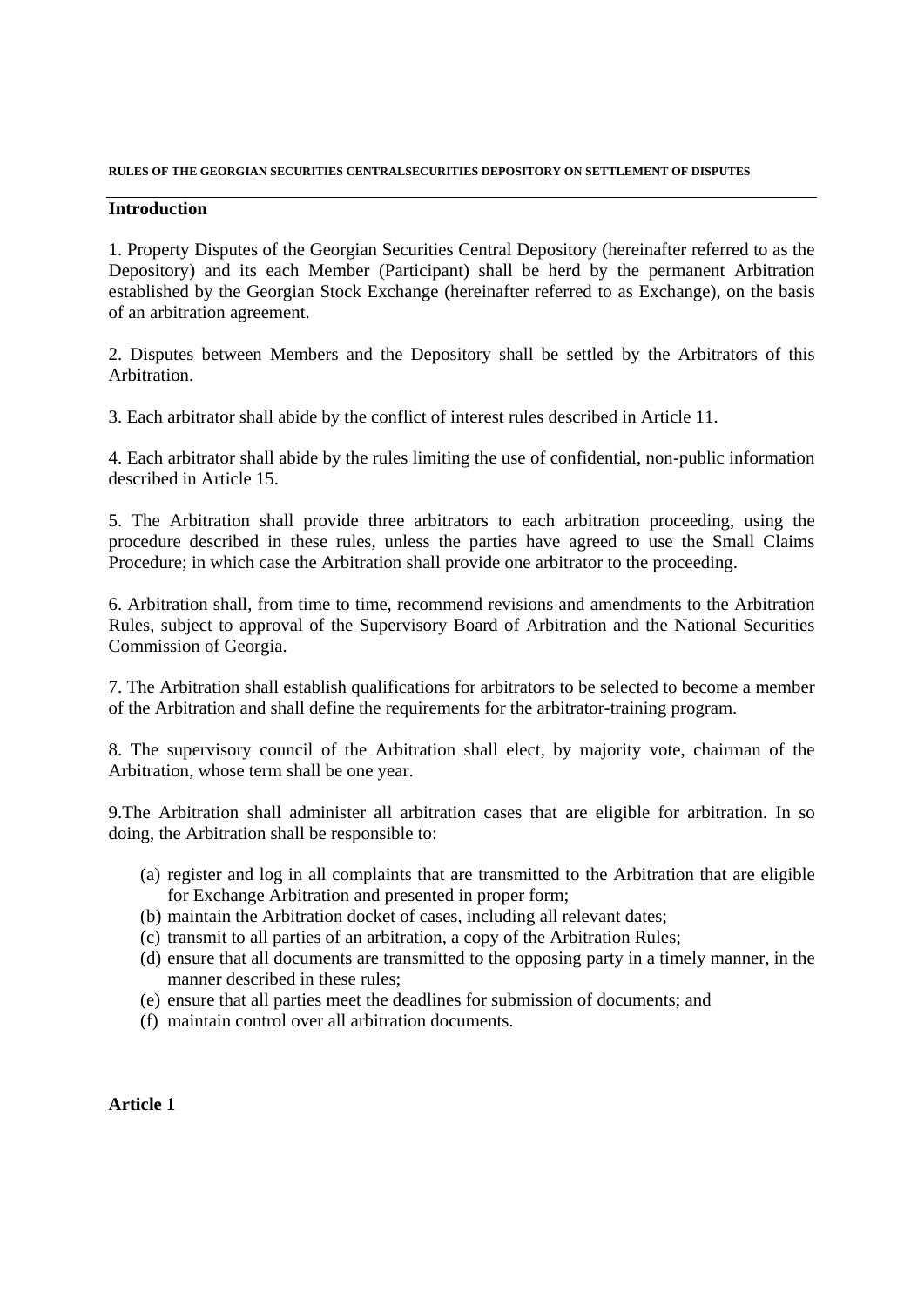### **General Provisions**

1. A property dispute, which has arisen between the members of the Depository or between a customer and a member of the Depository, or any physical and juridical person, in accordance to these Rules, may be referred to the Arbitration, which is a permanent Arbitration.

2. In accordance to the Law of Georgia on Private Arbitration, an agreement between parties on bringing a dispute to Arbitration shall be made in writing. The agreement shall include:

- 2.1 the names of the parties and their residence or legal address;
- 2.2 the subject matter of the dispute;
- 2.3 the date and place of the agreement.

3. If an arbitration agreement constitutes part of the agreement concluded between the parties, invalidation of the agreement shall not invalidate the arbitration agreement by force of law.

4. If, during an arbitration proceeding, a criminal case is initiated on the matter, which is the subject of the dispute and includes one of the party's to the dispute, and which could influence the outcome of the proceeding, on the basis of a Court ruling, the arbitration proceeding shall not be deemed to have been held.

5. The death or dissolution of a party shall not terminate the arbitration agreement, and the appointed Arbitrators will not be changed without the agreement of the parties.

6. For matters provided for in the Law of Georgia on Private Arbitration, claim of a party or Arbitration request shall be heard by the district (City) court on whose operating territory the Arbitration hearing is held.

### **Article 2 Notice and Service**

1. For the purposes of these Rules, any notice, communication or proposal shall be delivered to habitual residence, place of business or mailing address, or, if none of these can be found after making reasonable inquiry, then at the addressee's last-known residence or place of business. Notice shall be deemed to have been received on the day it is so delivered.

2. For the purposes of calculating a period of time under these Rules, such period shall begin to run on the day when any notification is received.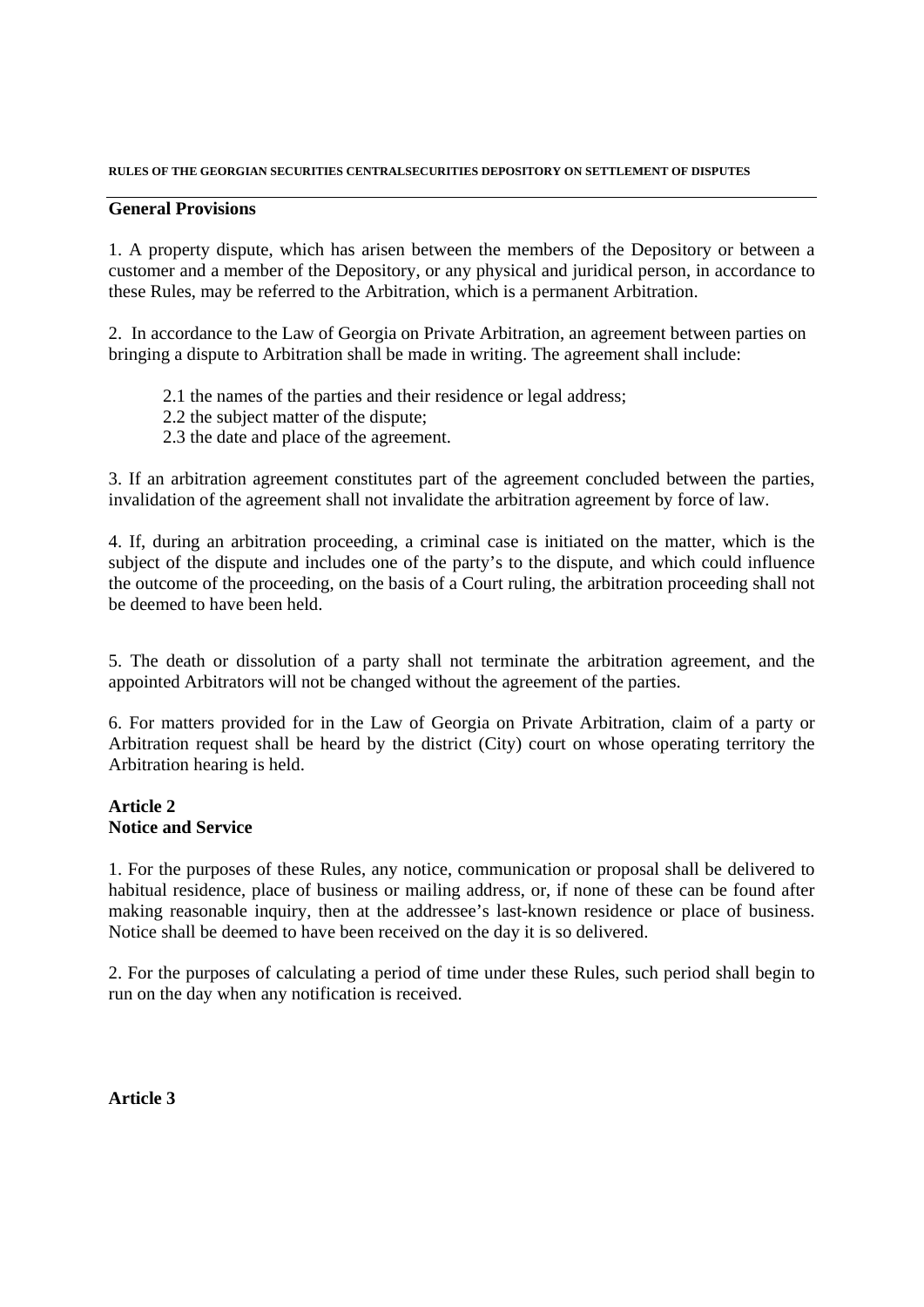### **Arbitration Claim**

1. The party initiating arbitration (hereinafter referred to as the "claimant") shall transmit to the Arbitration, and to the other party (hereinafter referred to as the "respondent") an Arbitration Claim.

2. Arbitration proceedings shall be deemed to commence on the date on which the respondent receives the Arbitration Claim.

- 3. The Arbitration Claim shall include the following:
	- (a) A demand that the dispute be referred to arbitration;
	- (b) The names and addresses of the parties;
	- (c) A reference to the arbitration clause;
	- (d) A reference to the contract out of or in relation to which the dispute arose.

### **Article 4 Statement of Claim**

1. Unless the Statement of Claim was contained in the Arbitration Claim, within ten days, the claimant shall communicate his/her Statement of Claim in writing to the Arbitration and to the opposing party(ies). A copy of the contract, and of the arbitration agreement if not contained in the contract, shall be annexed thereto.

- 2. The Statement of Claim shall include the following particulars:
	- (a) The names and addresses of the parties;
	- (b) A statement of the facts supporting the claim;
	- (c) The points at issue; and
	- (d) The amount, which is requested by the party as compensation.

3. The claimant may annex to his Statement of Claim all documents he deems relevant or may add a reference to the documents or other evidence he will submit.

### **Article 5 Written Answer of Respondent**

1. Within ten business days, the respondent shall communicate his Answer in writing to the claimant and to Arbitration.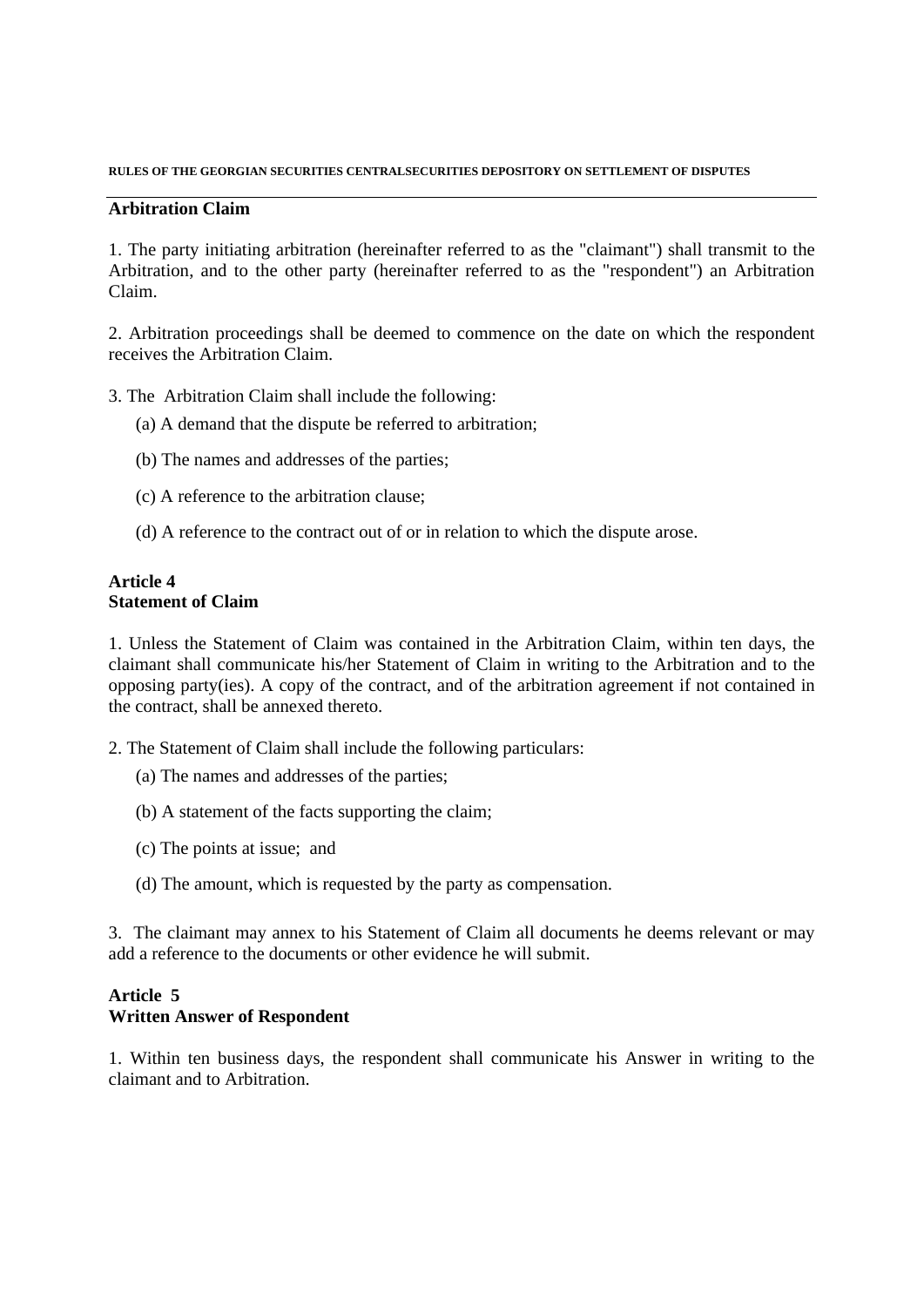2. The Answer shall respond to the particulars *(b)*, *(c)* and *(d)* of the Statement of Claim (Article 4, para. 2). The respondent may annex to his/her statement the documents on which he relies for his defense or may add a reference to the documents or other evidence he will submit.

3. In the Answer, the respondent may make a counter-claim if it arises, between the parties, out of the same contract. The provisions of Article 4, paragraph 2, shall apply to a counter-claim.

### **Article 6 Place of Hearing Disputes**

1. A dispute between the parties shall be heard in the Capital of Georgia - Tbilisi, at the address of the Arbitration.

### **Article 7 Amendments**

1.During the course of the arbitration proceedings either party may amend or supplement his Claim or Answer, unless the Arbitration considers it inappropriate to allow such amendment, having regard to the delay of such amendment, or the other party or other circumstances.

2. A claim may not be amended in such a manner that the amended claim falls outside the arbitration rules or the arbitration agreement.

### **Article 8 Jurisdiction and Validity of the Arbitration Agreement**

1.The Arbitration shall have the power to decide an objection that the Arbitration does not have jurisdiction over the case, and shall also have the power to decide objections with respect to the existence or validity of the arbitration clause or of the separate arbitration agreement.

2. The Arbitration shall have the power to determine the existence or the validity of the contract of which an arbitration agreement forms a part. An arbitration agreement which forms part of a contract and which provides for arbitration under these Rules shall be treated as an agreement independent of the other terms of the contract. Accordingly, a decision by the Arbitration that the contract is null and void shall not invalidate the arbitration agreement.

3. An objection that the Arbitration does not have jurisdiction shall be sent to the chairman of the arbitration and the opposing party not later than 10 days after the arbitration claim has been sent (received).

4. In general, the Arbitration should rule on an objection concerning its jurisdiction as a preliminary question. However, an Arbitration Panel may proceed with an arbitration and rule on such an objection.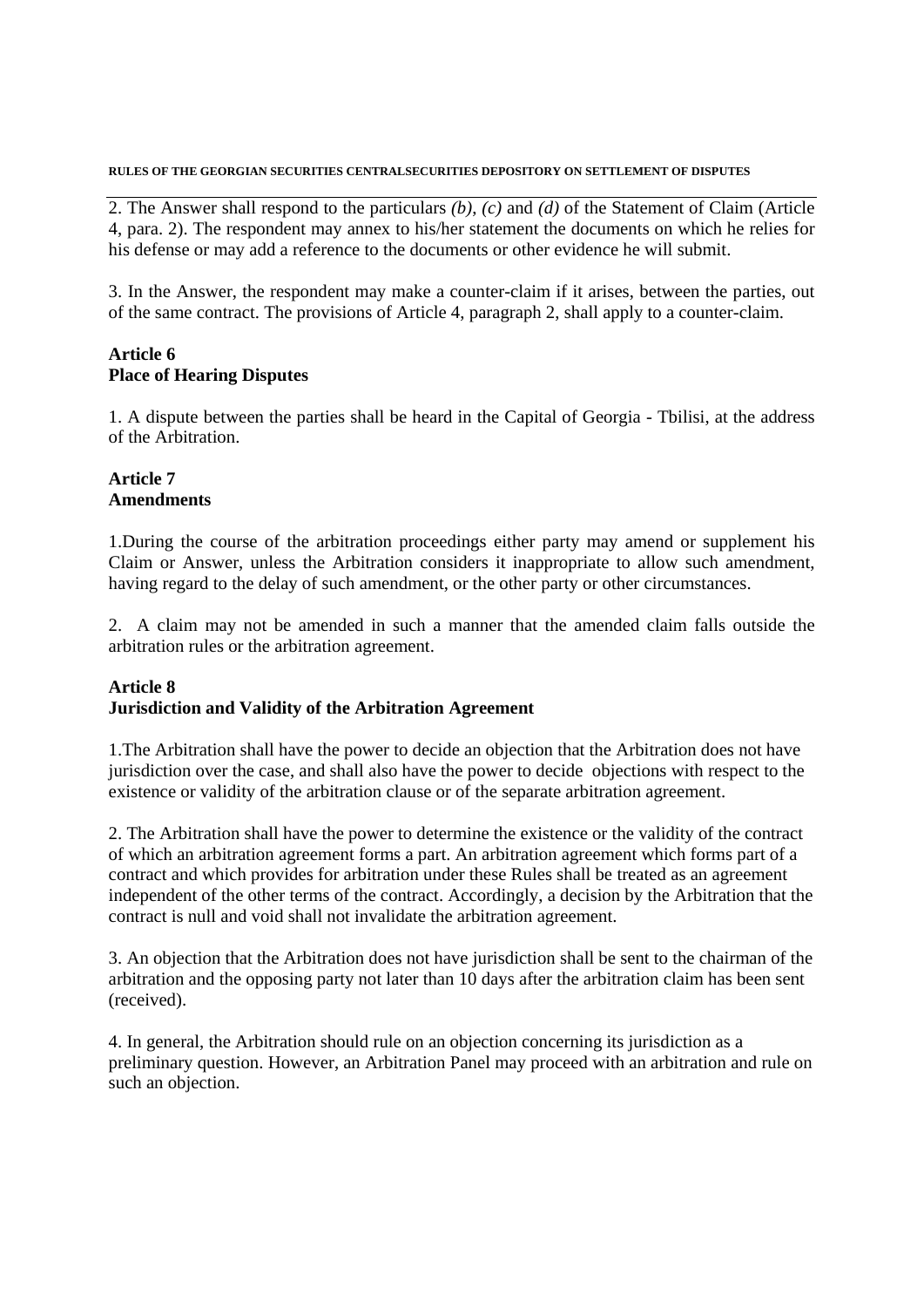### **Section II. Composition of an Arbitration Panel**

### **Article 9 Selection of Arbitrators**

1. In all matters where the parties have agreed to use the Arbitration's Small Claims Procedure, as described in Article 47, the Arbitration shall appoint one arbitrator to the proceeding:

a) Upon receipt of the Claim and Answer, the Arbitration shall transmit to both parties, a copy of the Arbitration's roster of Arbitrators, having first eliminated from the roster any arbitrator who is in any way related to or professionally associated with either party.

b) Each party shall, within five days, select from the roster, three arbitrators whom they believe will be impartial and independent with regard to the proceeding. The parties shall number their arbitrator selection, such as first choice, second choice, etc.

c) The Arbitration shall select, from both parties "short list", one arbitrator for the proceeding, and promptly submit such notice to the parties.

2. If a party fails to make a selection, the Arbitration Chairman shall make the appointment.

3. If a party objects to the Arbitration's selection, for good cause, the party may use the arbitrator challenge procedure as described in Article 12 of these rules.

### **Article 10 Selection of Arbitrators of the Arbitration Panel**

1. For all other arbitration proceedings, other than those referenced in Article 9, the Arbitration shall appoint three arbitrators in the following manner.

2. Upon receipt of the Claim and Answer, the Arbitration shall transmit to both parties, a copy of the roster of Arbitrators, having first removed from the roster any arbitrator who is in any way related to, or is professionally associated with either of the parties.

3. Each party shall, within five days, select at least three arbitrators from the roster whom they believe will be impartial and independent with regard to the proceeding.

4. The Arbitration shall select, from each party's "short list", three arbitrators for the proceeding, and shall promptly submit such notice to the parties.

5. If a party fails to select an arbitrator, the Arbitration Chairman shall make the appointment.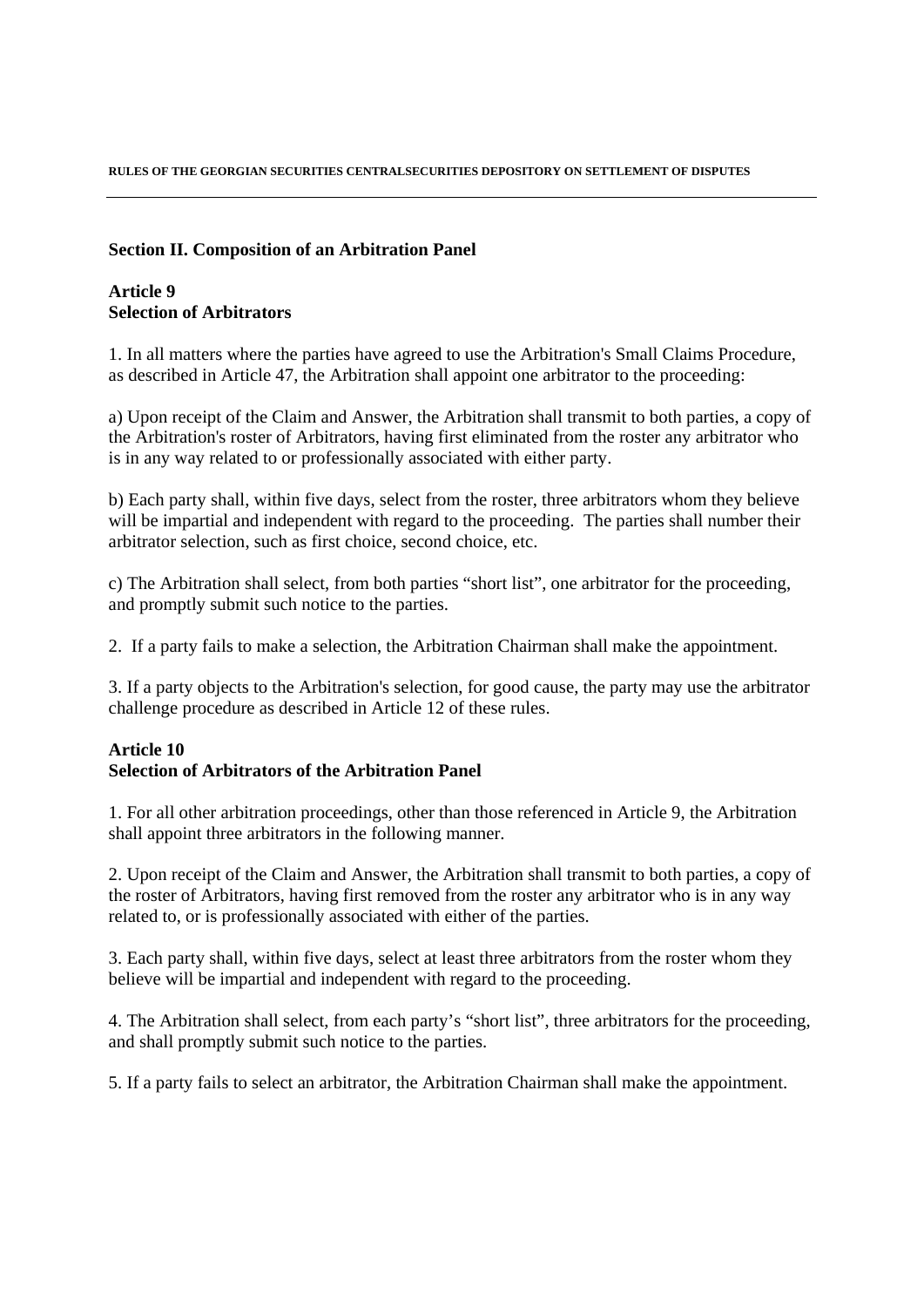6. If a party objects to the Arbitration Chairman's selection of Arbitrators, for good cause, the party may use the arbitrator challenge procedure described in Article 12 of these rules.

# **Article 11**

### **The Grounds for Challenge of an Arbitrator**

- 1. An arbitrator cannot examine the case or take part in its examination, if he/she:
- a) is a party to this case, or is under obligations or common rights with any party;
- b) is a relative of a party or its attorney;
- c) has a personal, direct or indirect interest in the results of case, or there is such other circumstance bringing his/her impartiality into doubt;
- d) is in business or professional relationship with either party or their representatives, despite when this relationship occurred;
- e) was in the past or is in financial affair with the party or their representative;
- f) has a strong opinion or belief on any issue relating to the case, and which may influence his/her impartiality.
- 2. As per item "b" of the first part of this Article the following persons are deemed as relatives:
- a) a spouse;
- b) the engaged;
- c) next of kin;
- d) brother or sister;
- e) nephews and nieces;
- f) aunts and uncles;
- g) relatives by marriage;
- h) persons connected by family relations within a long time.
- 3. In case of grounds for challenge the arbitrator shall declare the self-challenge. The arbitrator (arbitration panel) shall pass the ruling on self-challenge where the grounds of self-challenge shall be mentioned.

### **Article 12 Challenge Procedure**

1. A party who intends to challenge an arbitrator shall send notice of his challenge to the Arbitration within ten days of receiving the notice of arbitrator selection, or within ten days upon discovery of circumstances which may become a reason for challenge.

2. The challenge shall also be noticed to the other party, the arbitrator who is challenged and the remaining arbitrators. The notification shall be made in writing and shall be motivated.

3. When an arbitrator has been challenged by one party, the other party may agree to the challenge. The arbitrator may also, after the challenge, recuse himself from the proceeding. In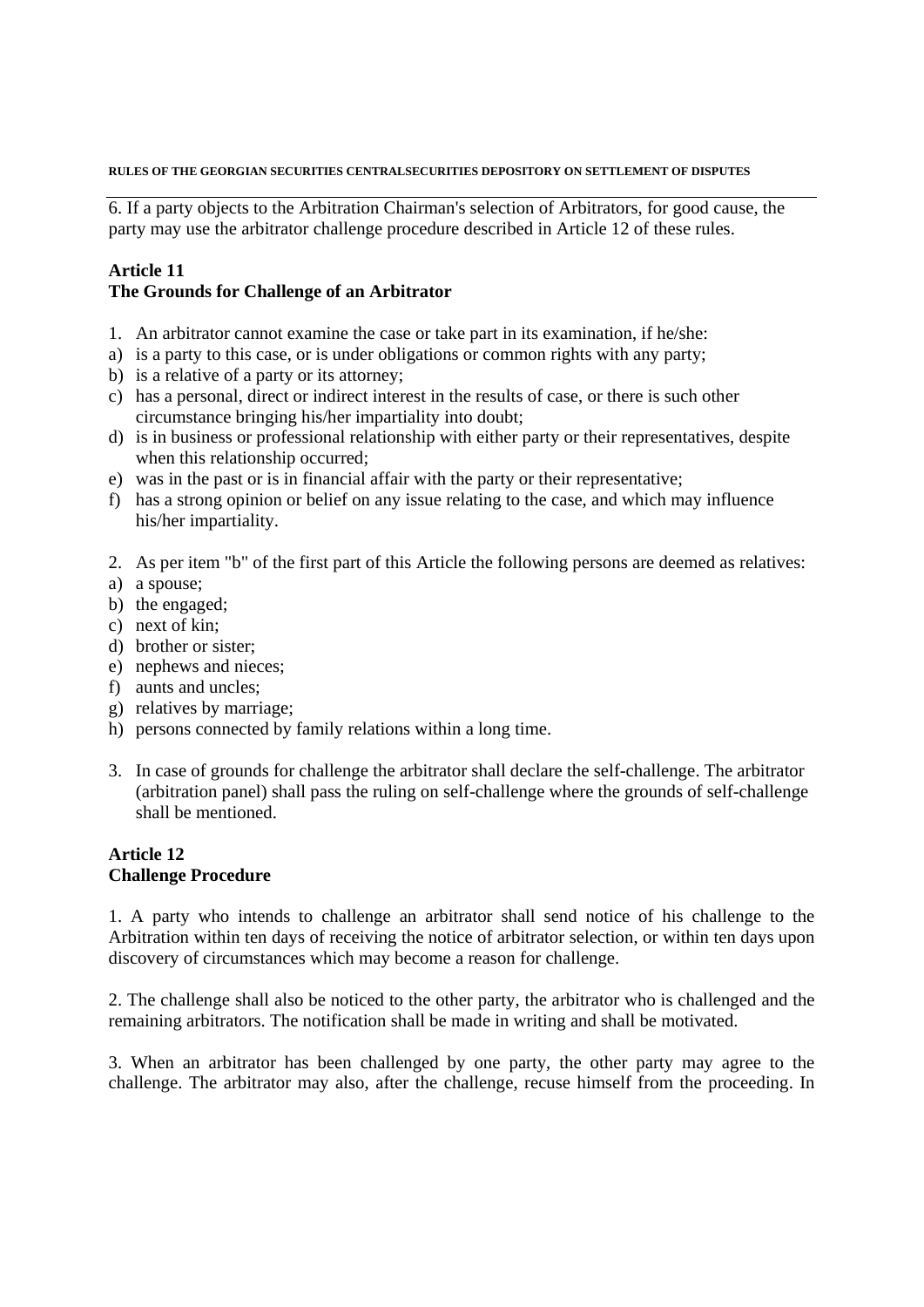both cases the procedure provided in Article 9 or 10 shall be used in full for the appointment of a new arbitrator.

### **Article 13**

1. If the other party does not agree to the challenge and the challenged arbitrator does not withdraw, the decision on the challenge will be made by the two remaining arbitrators.

2. If the party who challenged the arbitrator does not then agree with the decision of the two arbitrators, the party has the right to appeal that decision to the Supervisory Council of Arbitration.

3. The decision of the Supervisory Council of Arbitration shall be final.

4. If necessary, a new arbitrator shall be appointed pursuant to the procedure applicable to the appointment of an arbitrator as provided in Articles 9 or 10 of these rules.

5. Once the selection of the three arbitrators has been finalized, they shall choose, among themselves, one arbitrator to serve as the Chairman of the Arbitration Panel.

### **Article 14 Impossibility of an Arbitrator to Serve**

1. In the event of the death or resignation of an arbitrator during the course of the arbitration proceedings, a substitute arbitrator shall be appointed or chosen pursuant to the procedure provided for in Articles 9 or 10 of these Rules.

2. In the event that an arbitrator fails to act or in the event of the *de jure* or *de facto* impossibility of his performing his functions, the replacement of an arbitrator shall be in accordance to the Article 12.

### **Section III. Arbitration proceedings**

### **Article 15 General Provisions**

1. An arbitration proceeding shall commence within twenty days of arbitrators on the Panel.

2. Subject to these Rules, the Arbitration Panel may conduct the arbitration in such manner as it considers appropriate, provided that the parties are treated with equality and that at all stages of the proceedings each party is given a full opportunity to present his/her case.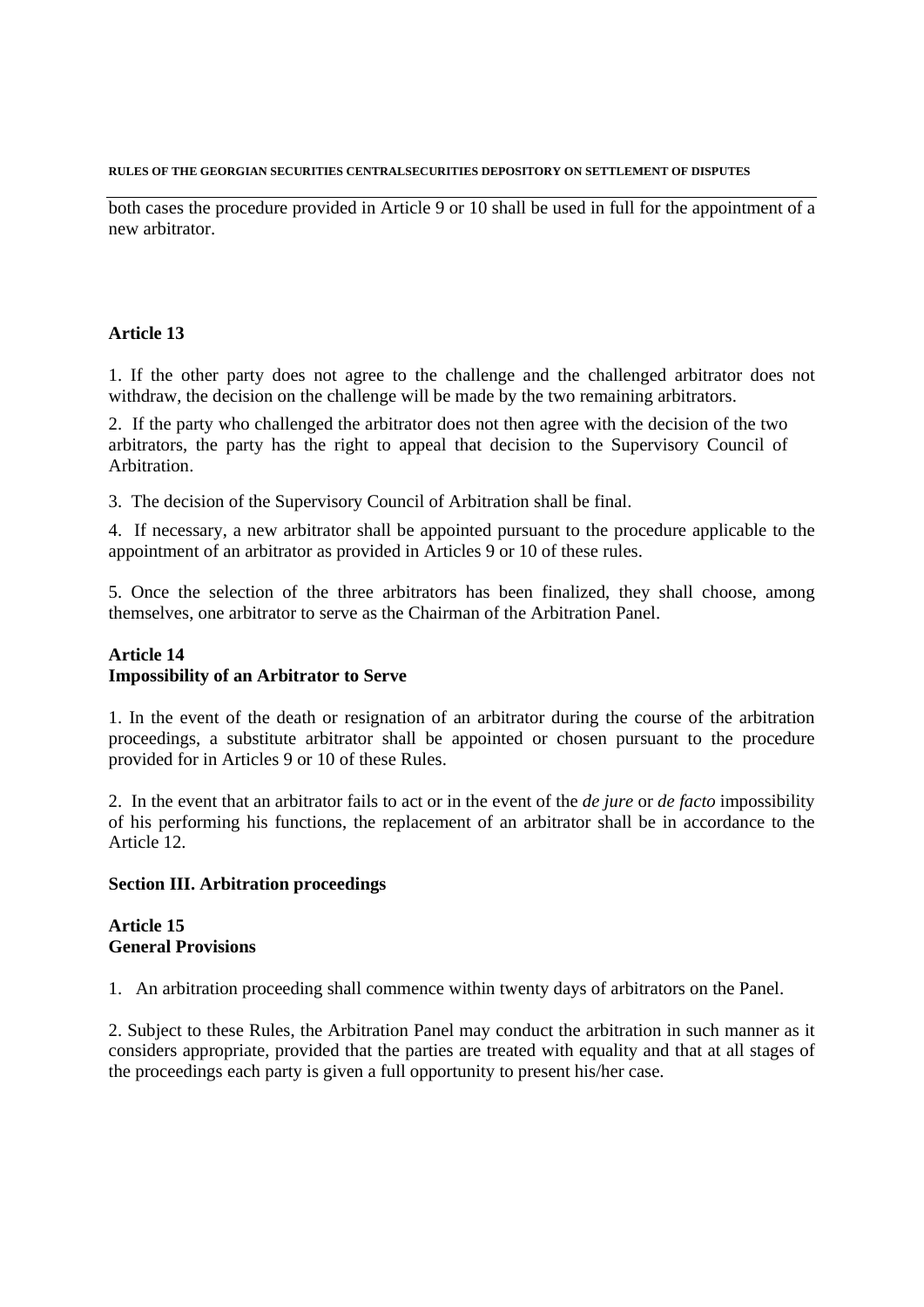3. If either party so requests, the Arbitration Panel shall hold hearings for the presentation of evidence by witnesses, including expert witnesses. In the absence of such a request, the Panel shall decide whether to hold such hearings or whether the proceedings shall be conducted on the basis of the documents and other materials proffered.

4. All documents produced in connection with an arbitration proceeding shall be considered to be non-public information, and as such, members of the Arbitration, and members of a potential Arbitration Panel may not duplicate or disclose the contents of any such document to any person other than those persons involved in the arbitration process. At the conclusion of any such proceeding, all documents shall be returned to the Arbitration.

### **Article 16 Discovery**

1. All documents and information supplied to the Arbitration by one party shall at the same time be communicated by that party to the other party.

2. Both parties to the arbitration shall be allowed to request documents from the opposing party. Such request shall be in writing and shall state the necessity for the documents.

3. All document requests shall be forwarded to the Arbitration Panel and the opposing party.

4. If the opposing party does not voluntarily forward the documents to the requesting party, the Arbitration Panel shall rule on the request.

5. In making its decision whether or not to grant the request, the Panel shall consider the necessity for the documents and the materiality and relevance of each document to the subject matter of the dispute. If the requested documents are "likely to lead to relevant evidence" the request shall be granted.

6. If the request meets the standard of para 5, and the request is reasonable, the Panel shall grant the request and order the other party to produce the documents in a timely manner.

7. If the request meets the standard of para.5, but is too broad, the Panel may use its discretion, and place reasonable limitations on the request and order the other party to produce the documents in a timely manner.

8. In granting a request, the Panel shall provide that the party produce the documents within a relatively short time frame so that the requesting party will have ample time to review and examine the documents prior the hearing date.

9. The Panel may provide that if the party fails to produce the requisite documents in a timely manner, the panel may award sanctions against that party.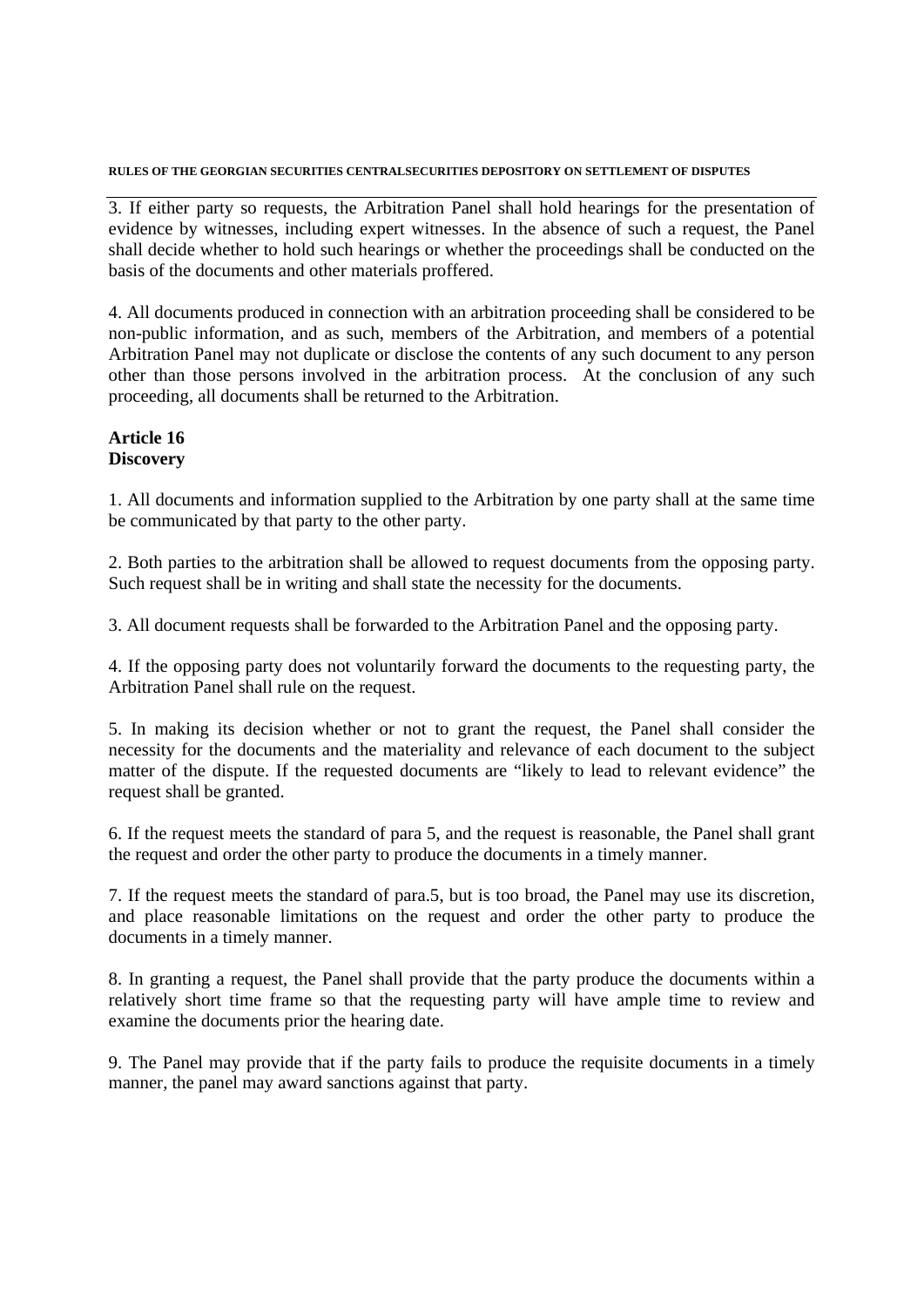10. The Panel shall rule on all document requests with ten days of receiving the request.

### **Article 17 Further Written Statements**

1. Prior to the arbitration proceeding the Arbitration Panel shall decide if further written statements, in addition to the Statement of Claim and Answer, shall be required from the parties, and shall fix the periods of time for communicating such statements to the Panel and the other party.

2. The Arbitration Panel may require both parties to deliver to the Panel and to the other party, within such a period of time as the Panel shall decide, a summary list of the documents and other evidence which the party intends to present at hearing to support the facts in issue.

### **Article 18 Right to Counsel**

1. Each party shall have the right to be represented by counsel at any and all stages of the proceeding.

### **Article 19 Arbitration hearing**

1. Each party shall have the burden of proving the facts relied on to support his/her Claim or Answer.

2. For oral hearings, the Arbitration shall give the parties adequate advance notice of the date, time and place thereof, pursuant to Article 2.1 of these Rules.

3. If witnesses are to be heard, at least 15 business days before the hearing, each party shall communicate to the Arbitration Panel and to the other party the names of the witnesses he/she intends to present and the subject matter of the witnesses' testimony.

4. The Arbitration Panel may voluntarily interrogate witnesses and request the presentation of evidence. If a witness does not voluntary appear or present evidence, the Arbitration Panel, on its own initiative or the request of a party, is authorized to solicit to the court for a ruling. The rights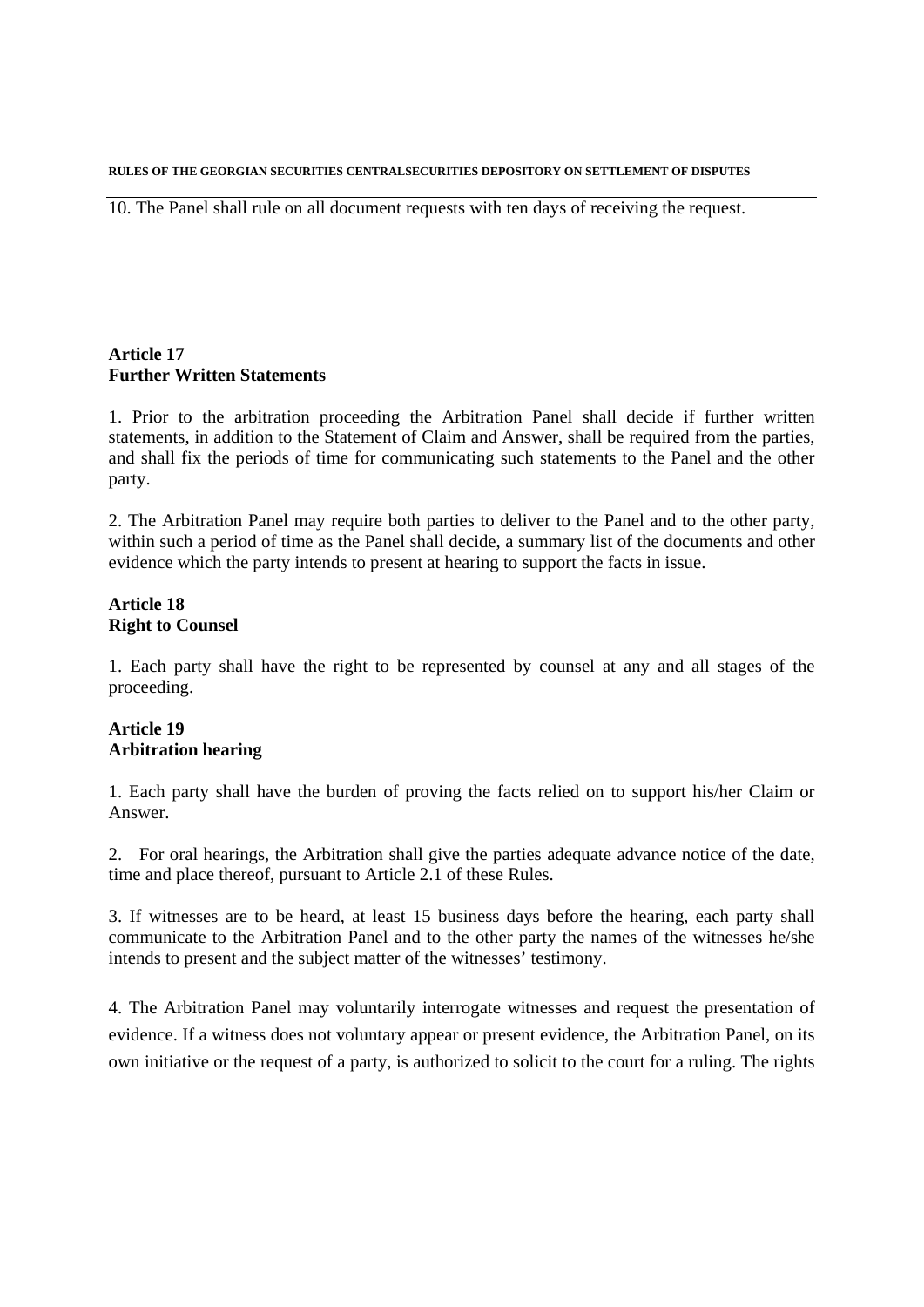and duties of a witness summoned to testify shall be specified pursuant to the Law of Georgia on Civil Procedure.

5. The Arbitration Panel may on its own initiative, or at a party's request, resort to the Court for its ruling in respect of the presentation of evidence.

6.The arbitration proceedings shall be conducted on the basis of equality of the parties.

7. Hearings shall be held *in camera* unless the parties agree otherwise. The Arbitration Panel may require the retirement of any witness or witnesses during the testimony of other witnesses.

## **Article 20 Standard for Evidence Admissibility**

1.The Arbitration Panel shall determine the admissibility of the evidence proffered by the parties.

2. If a party objects to the admissibility of evidence proffered by the other party, the Panel shall determine if the evidence is relevant and material to the subject matter of the dispute.

3. If the evidence proffered "is likely to lead to relevant evidence", the Panel shall allow the evidence into the hearing, and determine its weight in their deliberations.

# **Article 21 Interim Measures**

1. At the request of either party, and after careful review of the facts at issue, the Arbitration Panel is authorized to take any interim measures it deems necessary, such as ordering a party to deposit the full amount of the claim in escrow with a third party.

2. Such interim measures may be established in the form of an interim award. The Panel shall be authorized to require security for the costs of such measures.

3. A request for interim measures addressed by any party to a court shall not be deemed incompatible with the agreement to arbitrate.

# **Article 22 Expert Opinion**

At the hearing either party may present expert witnesses to testify on the points at issue.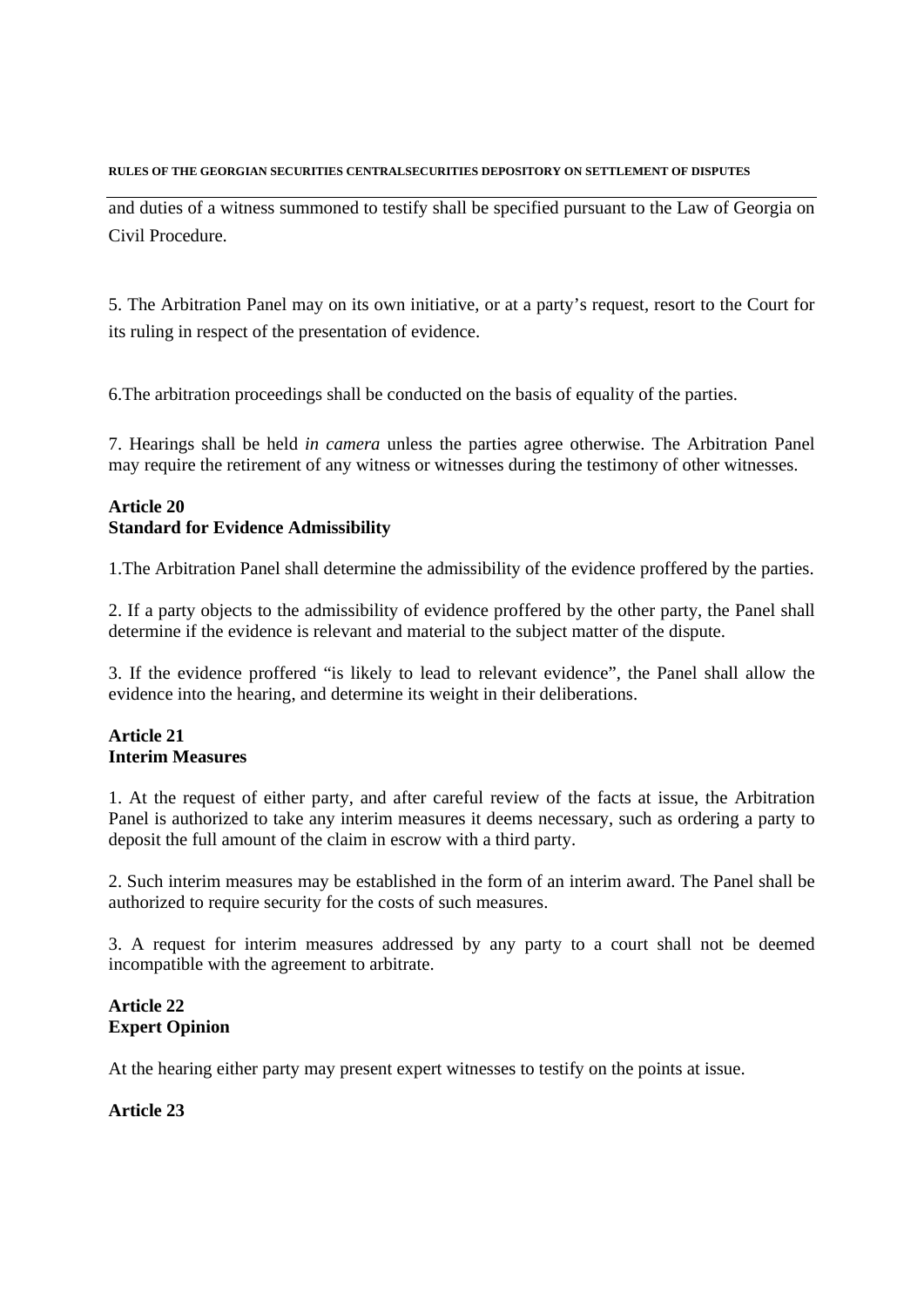### **Failure to Communicate or Appear**

1. If, within the period of time fixed by the Arbitration, the claimant fails to communicate his/her claim without showing sufficient cause for such failure, the Arbitration shall issue an order for the termination of the arbitration proceedings.

2. If, within the period of time fixed by the Arbitration, the respondent fails to communicate his Answer without showing sufficient cause for such failure, the Arbitration shall order that the proceedings continue.

3. If one of the parties, duly notified under these Rules, fails to appear at a hearing, without showing sufficient cause for such failure, the Arbitration may proceed with the arbitration.

4. If one of the parties, duly invited to produce documentary evidence, fails to do so within the established period of time, without showing sufficient cause for such failure, the Arbitration may make the award on the evidence before it.

### **Article 24 Closing of Arbitration hearing**

1. After each party has had an opportunity to present its case in full, the Arbitration Panel shall inquire of the parties if they have any further proof to offer, witnesses to be heard or submissions to make. If both parties affirm that they do not have anything further to present, the Panel shall declare the hearing closed.

### **Article 25 Waiver**

1. A party who knows that any provision or requirement under these Rules or the Law of Georgia on Private Arbitration has not been satisfied, and yet proceeds with the arbitration without promptly stating his objection to such non-compliance, shall be deemed to have waived his right to object.

### **Section IV. The Arbitration Award**

### **Article 26**

1. Where there are three arbitrators, an award or decision shall be made by a majority of the arbitrators.

2. No Arbitrator may abstain from voting.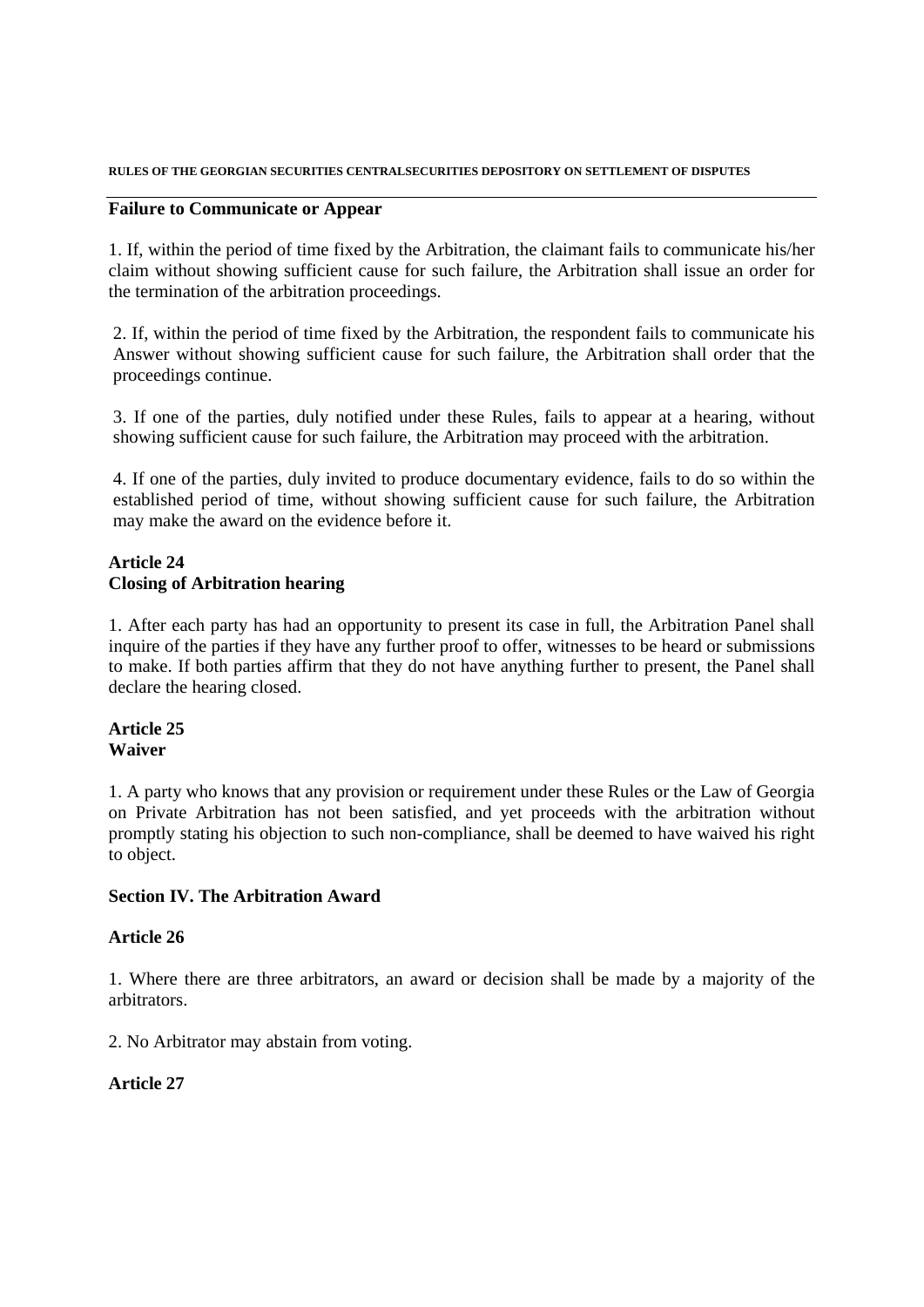1. In addition to making a final award, the Arbitration Panel is authorized to make interim or partial awards.

- 2. The final award shall be in writing and is final and binding on the parties. The parties shall undertake to carry out the award without delay.
- 3. An award shall be signed by the arbitrator, who examines the arbitration.
- 4. The award may be made public only with the consent of both parties.

5. Copies of the award, signed by the arbitrators, shall be communicated to the parties and to the regional court on whose operating territory the hearing took place within the three days after the end of proceeding. The award shall be notarized.

6. The Arbitration shall maintain copies of all Arbitration Awards for at least 20 years.

7. All arbitration awards shall be made no later than thirty days after the end of the proceeding.

### **Article 28 Contents of an Award**

.

- 1. An arbitration award shall be set down in writing and shall contain:
- a) the date, place of making the award and the composition of the arbitration;
- b) the arbitration agreement on which basis the Arbitration was in operation;
- c) all the parties in dispute;
- d) the subject-matter of the dispute;
- e) the opinions on which basis the arbitration made the award, except the case, when arbitration agreement directly stipulates the absence of such opinion;
- f) the arbitration award; and
- g) the terms of the award's enforcement.

2. The arbitration award shall be notarized.

3.Copies of the award shall be communicated to the parties and to the regional court on whose operating territory the hearing took place.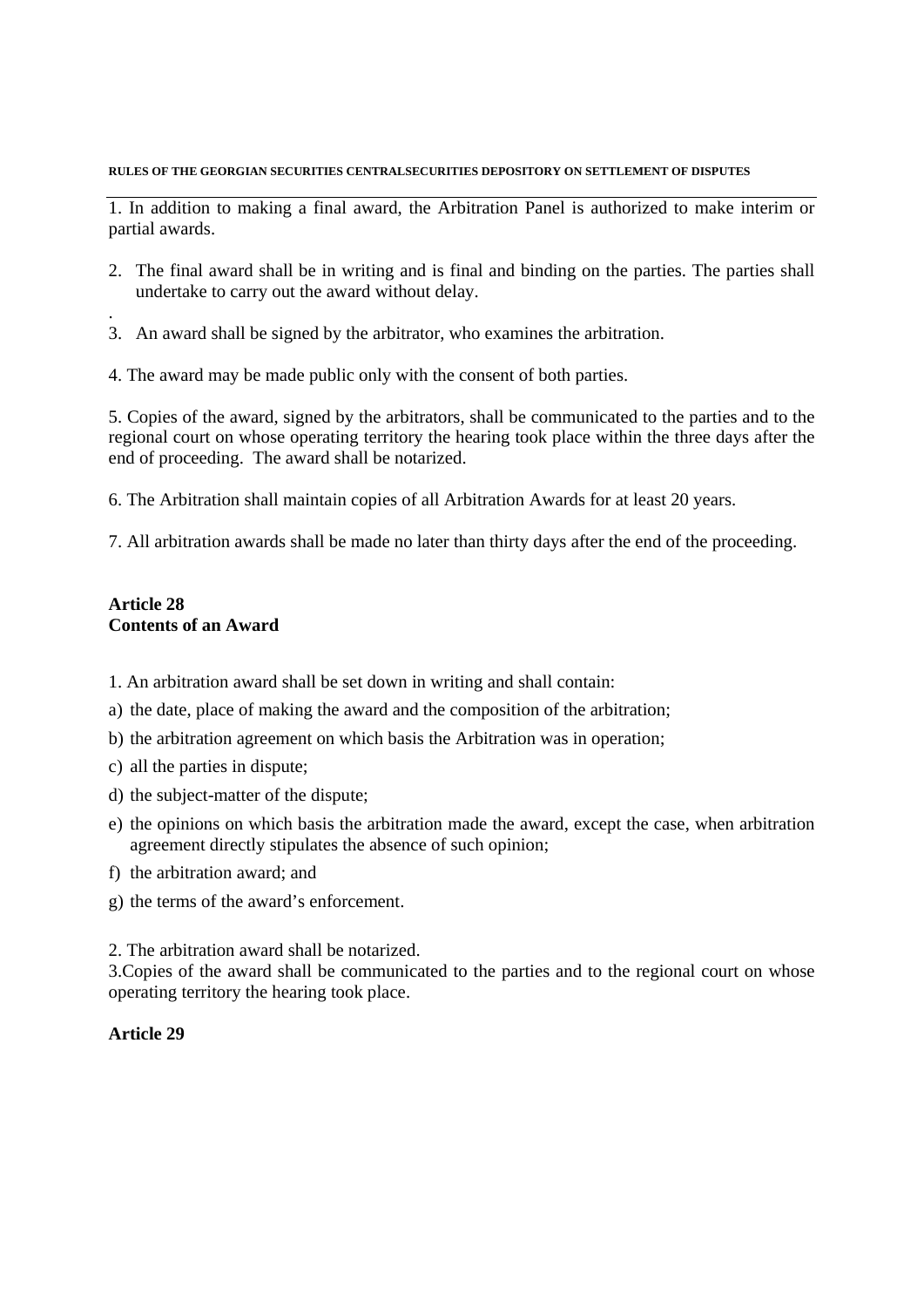1. An Arbitration shall apply the law designated by the parties as applicable to the substance of the dispute. Failing such designation by the parties, the Arbitration shall apply the law determined by the conflict of laws, which it considers applicable.

2. In all cases, the Arbitration shall decide the matter in accordance with the terms of the contract and shall take into account the laws and usages of the trade applicable to the transaction.

### **Article 30 Settlement**

1. If, before the award is made, the parties agree on a settlement of the dispute, the Arbitration Panel shall either issue an order for the termination of the arbitration proceedings or, if requested by both parties, record the settlement in the form of an arbitration award on agreed terms.

2. Copies of the order for termination of the arbitration proceedings or of the arbitration award on agreed terms, signed by the arbitrators, shall be sent by the Arbitration to the parties within 3 days of the parties agreement.

### **Article 31 Interpretation of the Award**

1.Within 15 days after the receipt of the award, either party, with notice to the other party, may request that the Arbitration Panel give an interpretation of the award.

2. The interpretation shall be in writing and transmitted to the parties within 10 days after the receipt of the request, and shall become part of the final award.

### **Article 32 Request for Corrections**

1.Within 15 days after the receipt of the award, either party, with notice to the other party, may request the Arbitration to correct in the award any errors in computation, any clerical or typographical errors, or any errors of similar nature. The Arbitration may, within 30 days after the communication of the award, make such corrections on its own initiative.

2. Such corrections shall be in writing and transmitted to the parties within the 10 after receipt of the request, and shall become part of the final award.

### **Article 33 Judicial Enforcement of Awards**

1. An arbitration award that is not fulfilled on a voluntary basis, shall be subject to judicial enforcement pursuant to an endorsement by the Arbitration Chairman.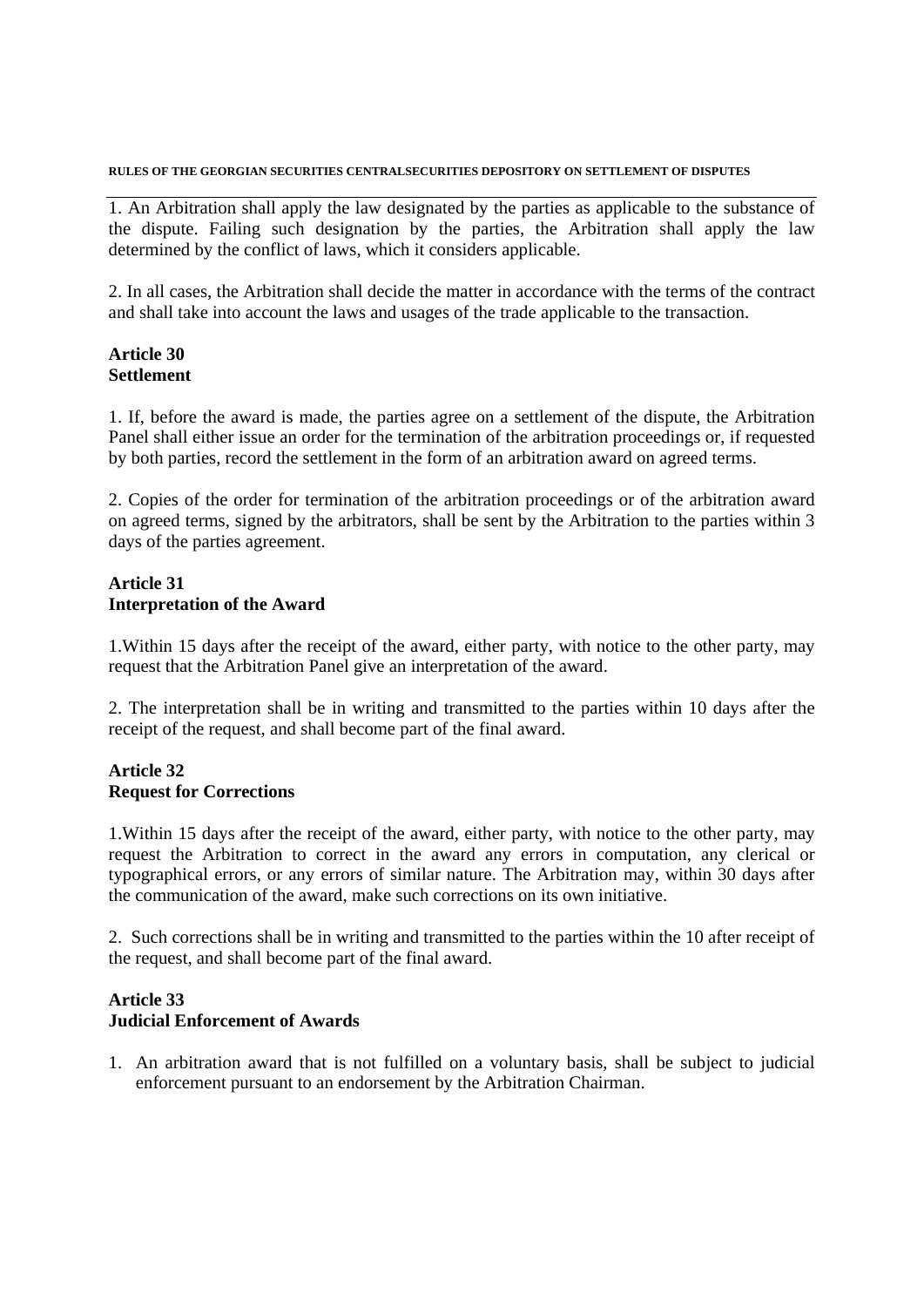2. The Arbitration Chairman may make the enforcement endorsement either on his own initiative, or upon a party's request, within five (5) days of receipt of the request.

3. Upon making an enforcement endorsement, an arbitration award shall be enforced pursuant to the rules of enforcement in the Law of Georgia on Civil Procedure.

## **Article 34 Right of Appeal to Court**

- 1. An arbitration award may be contested before a court and may be set aside if:
- a) it is contrary to the administrative Offenses Code and the criminal legislation;
- b) the Arbitration violated the rules of the forum's procedure established under agreement of the parties and the Law of Georgia on Private Arbitration; or

c) an arbitrator has committed a deed provided for in Article 189 of the Criminal Law of Georgia as established by the judgement in force; unless the deed did not influence the arbitration award.

### **Article 35**

1. In the case of recourse against the award, enforcement of the Panel's award shall not be suspended. A district court shall be authorized to suspend enforcement of the recoursed arbitration award provided it would incur irreparable damage to a party.

### **Article 36 Definition of Terms of Arbitration Costs**

- 1. Arbitration costs include arbitration cost and out of arbitration costs.
- 2. Arbitration costs include the arbitration fees and costs connected with the hearing.
- 3. The out of arbitration costs include the barrister's fee, costs born for providing proofs and other necessary costs of the parties.

# **Article 37 Arbitration Fee**

The arbitration fee is paid for: a) a claim; b) a counter-claim;

### **Article 38 Amount of Arbitration Fee**

The amount of arbitration fee depends on the value of matter of the dispute and is calculated according to the following table: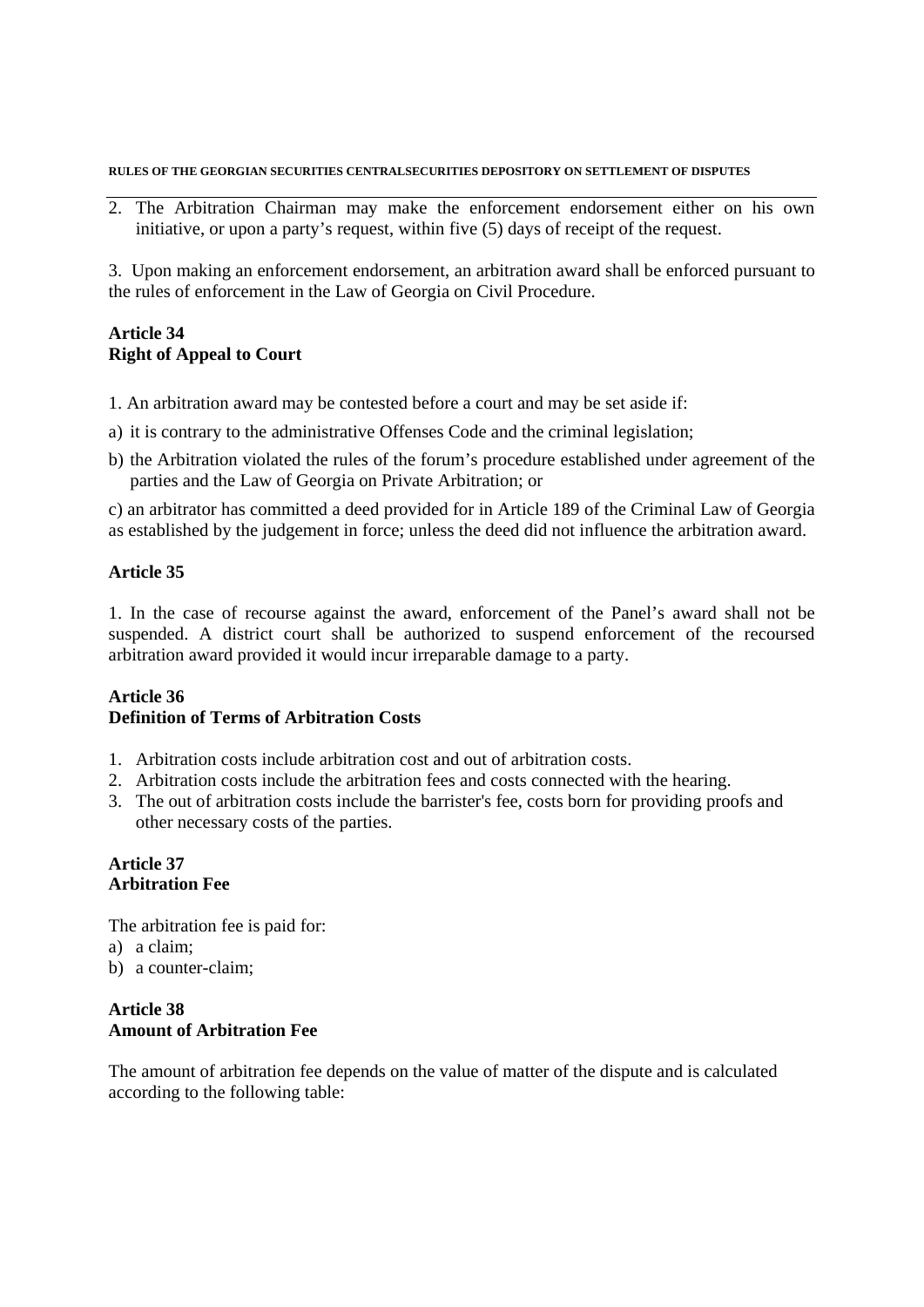| Amount of           |              | <b>Arbitration Fee</b> |
|---------------------|--------------|------------------------|
| Claim               |              |                        |
| up to 10,000        |              | 4% (minimum of         |
|                     |              | <b>GEL 200)</b>        |
| from $10,000$       | to 100,000   | 3%                     |
| from 100,000        | to 500,000   | 2.5%                   |
| from 500,000        | to 1,000,000 | 2%                     |
| from 1,000,000      | to 2,000,000 | 1.75%                  |
| from 2,000,000      | to 3,000,000 | 1.5%                   |
| from 3,000,000      | to 4,000,000 | 1.25%                  |
| 5,000,000 and above |              | 1%                     |

# **Article 39 Value of Subjects of the Dispute**

1. The value of the subject of the dispute is stipulated by the plaintiff.

2. If by the moment bringing the action the value of the disputable subject cannot be determined exactly, the amount of Arbitration fee shall be determined by the Arbitration beforehand; then the additional payment is made or the amount exceeding the real value will be paid back in accordance with the value of action fixed within the trial.

### **Article 40 Costs Related to Arbitration Trial**

The cost related to the trial are:

- a) amounts to be paid to witnesses, specialists and experts;
- b) amounts to be paid to the person invited as an interpreter;
- c) expenses borne for the local inspection;
- d) expenses for searching of the defendant;
- e) costs related to the enforcement of the Arbitration Award.

### **Article 41 Amounts Payable to Witnesses, Experts, Specialists and Interpreters**

1. Witnesses, experts, specialists, interpreters are paid the travel and accommodation expenses rendered for their attendance in the Arbitration and per diem subsistence allowance.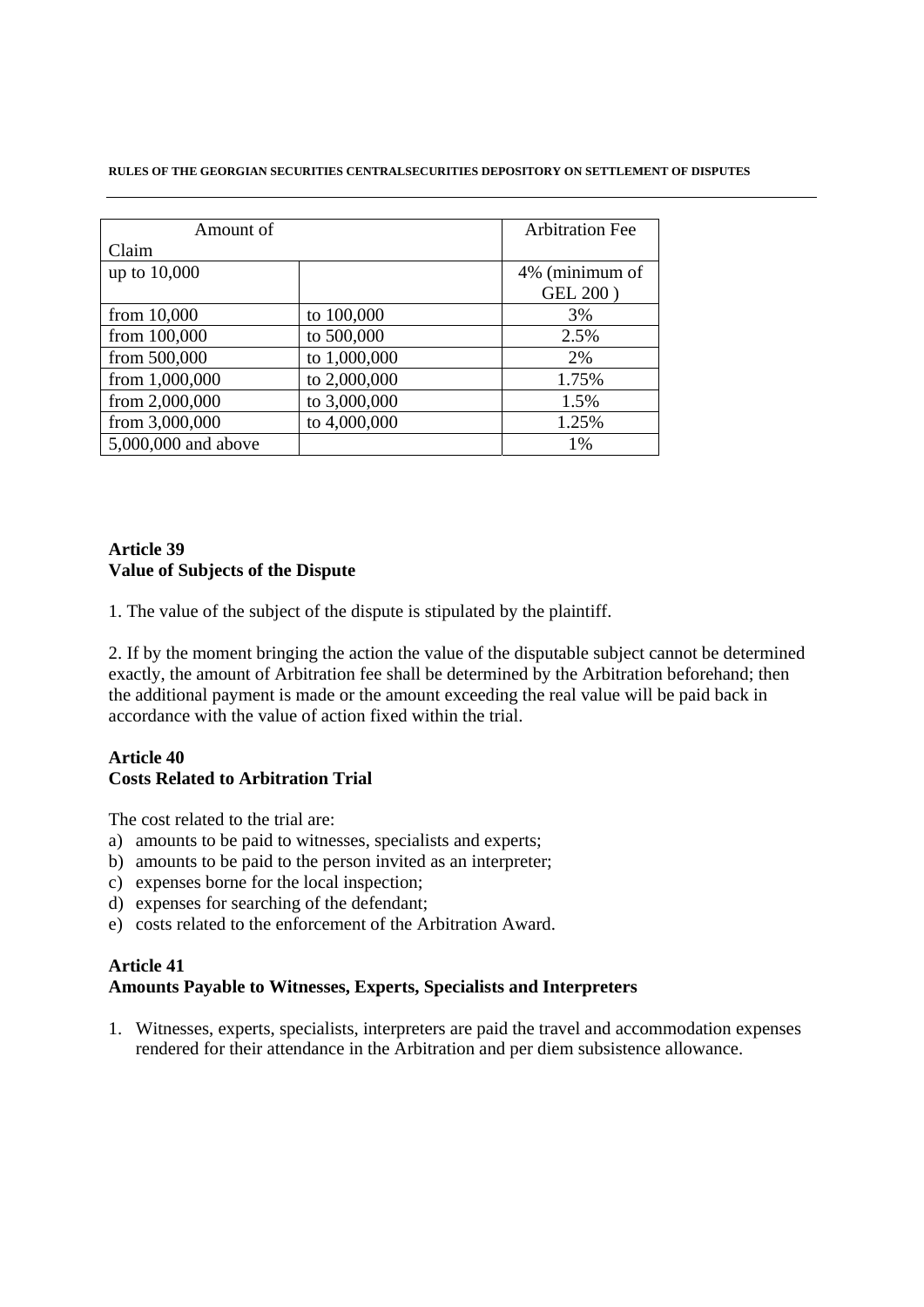2. Experts, interpreters, specialists receive consideration on the grounds of agreement made with them on their work executed under the instructions of the Arbitration, unless this work is a part of their duties. When determining the amount of consideration there shall be taken into account the length of their work to be executed under the instructions of the Arbitration, materials required for the proper execution of this work, etc.

#### **Article 42 Decrease in Amount of Arbitration Costs**

- 1. The amount of Arbitration costs shall be halved, if:
- a) a plaintiff waives the claim, or a defendant admits the claim;
- b) the parties conciliate;
- c) in case of award by default.
- 2. If waiving the claim, admitting the claim or conciliation of the parties concerns only a party of subject of the dispute, the liability of payment of the Arbitration costs shall be determined by the costs caused by examination of the rest part.

## **Article 43 Pre-payment of Arbitration Costs by a Party**

A party that initiated an Arbitration claim shall prepay the Arbitration costs.

# **Article 44 Distribution of the Arbitration Costs Between the Parties**

Payment of the costs borne by that party for which the judgement was rendered shall be undertaken by the other party. If a claim is satisfied partially, the plaintiff shall undertake the payment mentioned in this Article in proportion to that part of claim which was satisfied by the judgement, and the defendant shall undertake the payment in proportion of that part of the claim waived by the plaintiff.

# **Article 45**

# **Distribution of Expenses to be Paid for the Arbitration Costs and Barrister's Fee in Case of Waiving the Claim and Conciliation**

1. If a plaintiff waives the claim, a defendant shall not indemnify the costs born by him, but if the plaintiff does not promote his claim for the defendant has voluntary satisfied it after bringing the claim, then the Arbitration, at the plaintiff's request, shall charge the defendant with indemnification of all legal costs born by the plaintiff.